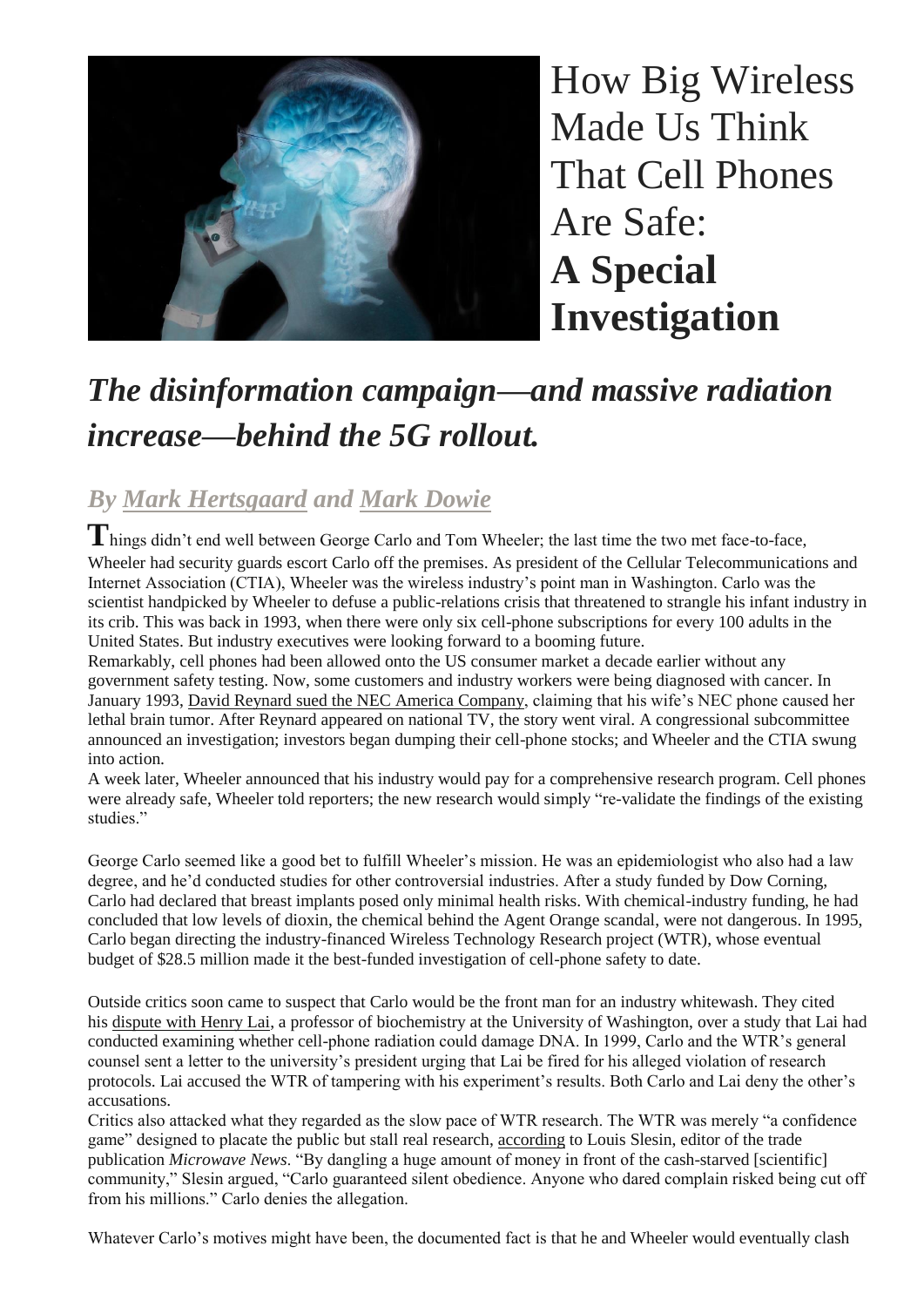bitterly over the WTR's findings, which Carlo presented to wireless-industry leaders on February 9, 1999. By that date, the WTR had commissioned more than 50 original studies and reviewed many more. Those studies raised "serious questions" about cell-phone safety, Carlo told a closed-door meeting of the CTIA's board of directors, whose members included the CEOs or top officials of the industry's 32 leading companies, including Apple, AT&T, and Motorola.

Carlo sent letters to each of the industry's chieftains on October 7, 1999, reiterating that the WTR's research had found the following: "The risk of rare neuro-epithelial tumors on the outside of the brain was more than doubled…in cell phone users"; there was an apparent "correlation between brain tumors occurring on the right side of the head and the use of the phone on the right side of the head"; and "the ability of radiation from a phone's antenna to cause functional genetic damage [was] definitely positive…."

Carlo urged the CEOs to do the right thing: give consumers "the information they need to make an informed judgment about how much of this unknown risk they wish to assume," especially since some in the industry had "repeatedly and falsely claimed that wireless phones are safe for all consumers including children."

#### **The World Health Organization classifies cell-phone radiation as a "possible" carcinogen.**

The very next day, a livid Tom Wheeler began publicly trashing Carlo to the media. In a letter he shared with the CEOs, Wheeler told Carlo that the CTIA was "certain that you have never provided CTIA with the studies you mention"—an apparent effort to shield the industry from liability in the lawsuits that had led to Carlo's hiring in the first place. Wheeler charged further that the studies had not been published in peer-reviewed journals, casting doubt on their validity.

Wheeler's tactics succeeded in dousing the controversy. Although Carlo had in fact repeatedly briefed Wheeler and other senior industry officials on the studies, which had indeed undergone peer review and would soon be published, reporters on the technology beat accepted Wheeler's discrediting of Carlo and the WTR's findings. (Wheeler would go on to chair the Federal Communications Commission, which regulates the wireless industry. He agreed to an interview for this article but then put all of his remarks off the record, with one exception: his statement that he has always taken scientific guidance from the US Food and Drug [Administration,](https://www.fda.gov/Radiation-EmittingProducts/RadiationEmittingProductsandProcedures/HomeBusinessandEntertainment/CellPhones/ucm116282.htm) which, he said, "has concluded, 'the weight of scientific evidence had not linked cell phones with any health problems.'")

Why, after such acrimony, Carlo was allowed to make one last appearance before the CTIA board is a mystery. Whatever the reason, Carlo flew to New Orleans in February 2000 for the wireless industry's annual conference, where he submitted the [WTR's](http://www.medscape.com/viewarticle/408066) final report to the CTIA board. According to Carlo, Wheeler made sure that none of the hundreds of journalists covering the event could get anywhere near him.

When Carlo arrived, he was met by two seriously muscled men in plain clothes; the larger of the two let drop that he had recently left the Secret Service. The security men steered Carlo into a holding room, where they insisted he remain until his presentation. When summoned, Carlo found roughly 70 of the industry's top executives waiting for him in silence. Carlo had spoken a mere 10 minutes when Wheeler abruptly stood, extended a hand, and said, "Thank you, George." The two muscle men then ushered the scientist to a curbside taxi and waited until it pulled away.

In the years to come, the WTR's cautionary findings would be replicated by numerous other scientists in the United States and around the world, leading the World Health Organization in 2011 to classify cell-phone radiation as a "possible" human carcinogen and the governments of Great Britain, France, and Israel to issue strong warnings on cell-phone use by children. But as the taxi carried Carlo to Louis Armstrong International Airport, the scientist wondered whether his relationship with the industry might have turned out differently if cell phones had been safety-tested before being allowed onto the consumer market, before profit took precedence over science. But it was too late: Wheeler and his fellow executives had made it clear, Carlo told *The Nation*, that "they would do what they had to do to protect their industry, but they were not of a mind to protect consumers or public health."

This article does not argue that cell phones and other wireless technologies are necessarily dangerous; that is a matter for scientists to decide. Rather, the focus here is on the global industry behind cell phones—and the industry's long campaign to make people believe that cell phones are safe.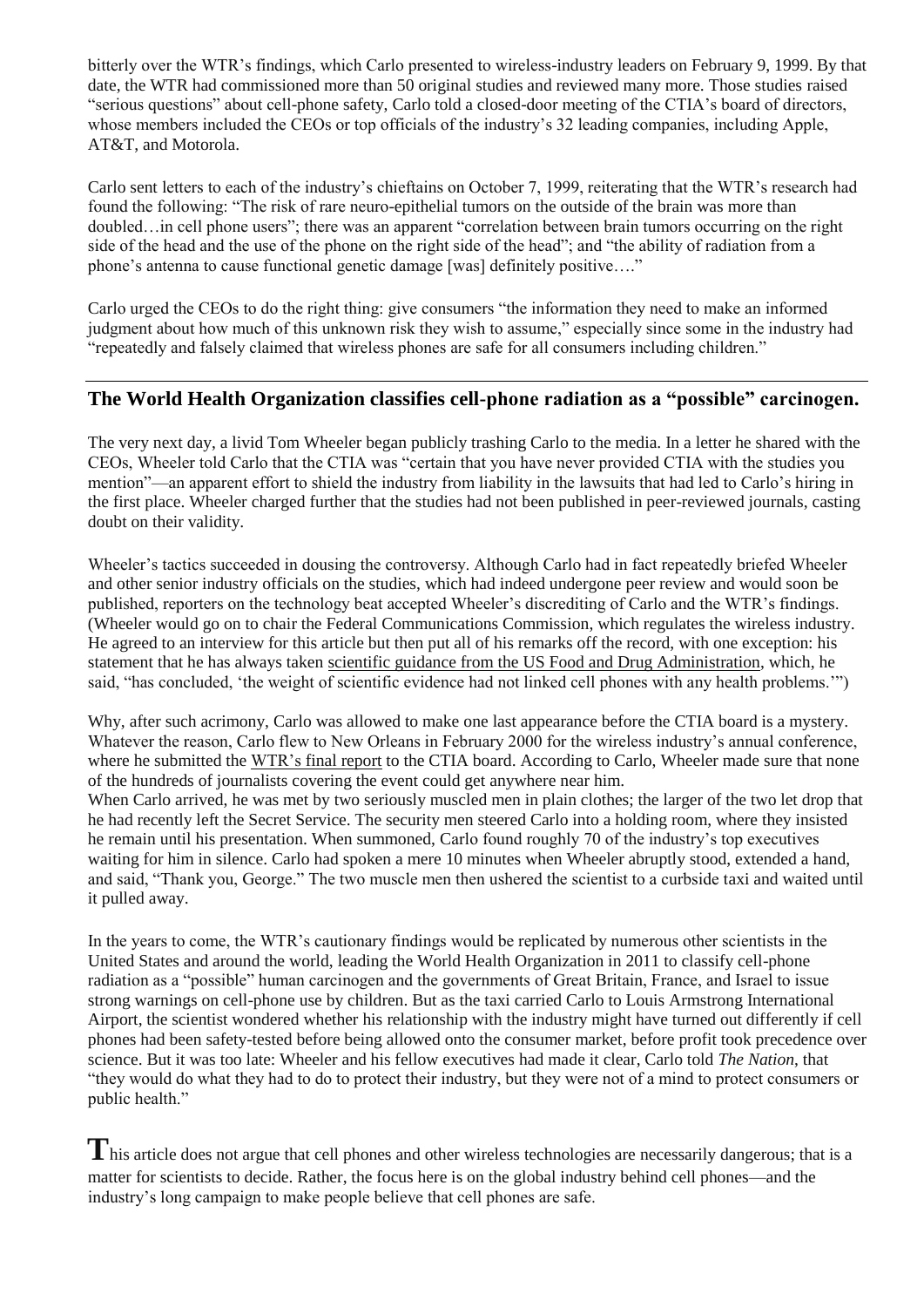## **As happened earlier with Big Tobacco and Big Oil, the wireless industry's own scientists privately warned about the risks.**

That campaign has plainly been a success: 95 out of every 100 adult Americans now own a cell phone; globally, three out of four adults have cell-phone access, with sales increasing every year. The wireless industry is now one of the fastest-growing on Earth and one of the biggest, boasting annual sales of \$440 billion in 2016.

Carlo's story underscores the need for caution, however, particularly since it evokes eerie parallels with two of the most notorious cases of corporate deception on record: the campaigns by the tobacco and fossil-fuel industries to obscure the dangers of smoking and climate change, respectively. Just as tobacco executives were privately told by their own scientists (in the 1960s) that smoking was deadly, and fossil-fuel executives were privately told by their own scientists (in the 1980s) that burning oil, gas, and coal would cause a "catastrophic" temperature rise, so Carlo's testimony reveals that wireless executives were privately told by their own scientists (in the 1990s) that cell phones could cause cancer and genetic damage.

Carlo's October 7, 1999, letters to wireless-industry CEOs are the smoking-gun equivalent of the [November](https://insideclimatenews.org/sites/default/files/documents/1982%20Exxon%20Primer%20on%20CO2%20Greenhouse%20Effect.pdf) 12, 1982, [memo](https://insideclimatenews.org/sites/default/files/documents/1982%20Exxon%20Primer%20on%20CO2%20Greenhouse%20Effect.pdf) that M.B. Glaser, Exxon's manager of environmental-affairs programs, sent to company executives explaining that burning oil, gas, and coal could raise global temperatures by a destabilizing 3 degrees Celsius by 2100. For the tobacco industry, Carlo's letters are akin to the 1969 [proposal](https://www.industrydocumentslibrary.ucsf.edu/tobacco/docs/#id=psdw0147) that a Brown & Williamson executive wrote for countering anti-tobacco advocates. "Doubt is our product," the memo declared. "It is also the means of establishing a controversy…at the public level."

Like their tobacco and fossil-fuel brethren, wireless executives have chosen not to publicize what their own scientists have said about the risks of their products. On the contrary, the industry—in America, Europe, and Asia—has spent untold millions of dollars in the past 25 years proclaiming that science is on its side, that the critics are quacks, and that consumers have nothing to fear. This, even as the industry has worked behind the scenes—again like its Big Tobacco counterpart—to deliberately addict its customers. Just as cigarette companies added nicotine to hook smokers, so have wireless companies designed cell phones to deliver a jolt of dopamine with each swipe of the screen.

This *Nation* investigation reveals that the wireless industry not only made the same moral choices that the tobacco and fossil-fuel industries did; it also borrowed from the same public-relations playbook those industries pioneered. The playbook's key insight is that an industry doesn't have to win the scientific argument about safety; it only has to keep the argument going. That amounts to a win for the industry, because the apparent lack of certainty helps to reassure customers, even as it fends off government regulations and lawsuits that might pinch profits.

Central to keeping the scientific argument going is making it appear that not all scientists agree. Again like the tobacco and fossil-fuel industries, the wireless industry has "war gamed" science, as a [Motorola](https://www.rfsafe.com/wp-content/uploads/2014/06/cell-phone-radiation-war-gaming-memo.pdf) internal memo in [1994](https://www.rfsafe.com/wp-content/uploads/2014/06/cell-phone-radiation-war-gaming-memo.pdf) phrased it. War-gaming science involves playing offense as well as defense: funding studies friendly to the industry while attacking studies that raise questions; placing industry-friendly experts on advisory bodies like the World Health Organization; and seeking to discredit scientists whose views depart from the industry's. Funding friendly research has perhaps been the most important component of this strategy, because it conveys the impression that the scientific community truly is divided. Thus, when studies have linked wireless radiation to cancer or genetic damage—as Carlo's WTR did in 1999; as the WHO's [Interphone](https://academic.oup.com/ije/article/39/3/675/631387) study did in 2010; and as [the](https://www.biorxiv.org/content/biorxiv/early/2016/05/26/055699.full.pdf) US National [Toxicology](https://www.biorxiv.org/content/biorxiv/early/2016/05/26/055699.full.pdf) Program did in 2016—industry spokespeople can point out, accurately, that other studies disagree. "[T]he overall balance of the evidence" gives no cause for alarm, asserted Jack Rowley, research and sustainability director for the Groupe Special Mobile Association (GSMA), Europe's wireless trade association, [speaking](https://www.gsma.com/newsroom/press-release/gsma-welcomes-publication-of-interphone-results/) to reporters about the WHO's findings.

A closer look reveals the industry's sleight of hand. When Henry Lai, the professor whom Carlo tried to get fired, analyzed 326 safety-related studies completed between 1990 and 2005, he learned that 56 percent found a biological effect from cell-phone radiation and 44 percent did not; the scientific community apparently was split. But when Lai recategorized the studies according to their funding sources, a different picture emerged: 67 percent of the independently funded studies found a biological effect, while a mere 28 percent of the industry-funded studies did. Lai's findings were replicated by a 2007 analysis in *[Environmental](https://www.ncbi.nlm.nih.gov/pmc/articles/PMC1797826/) Health Perspectives* that concluded industry-funded studies were two and a half times less likely than independent studies to find a health effect.

One key player has not been swayed by all this wireless-friendly research: the insurance industry. *The Nation* has not been able to find a single insurance company willing to sell a product-liability policy that covered cell-phone radiation. "Why would we want to do that?" one executive chuckled before pointing to more than two dozen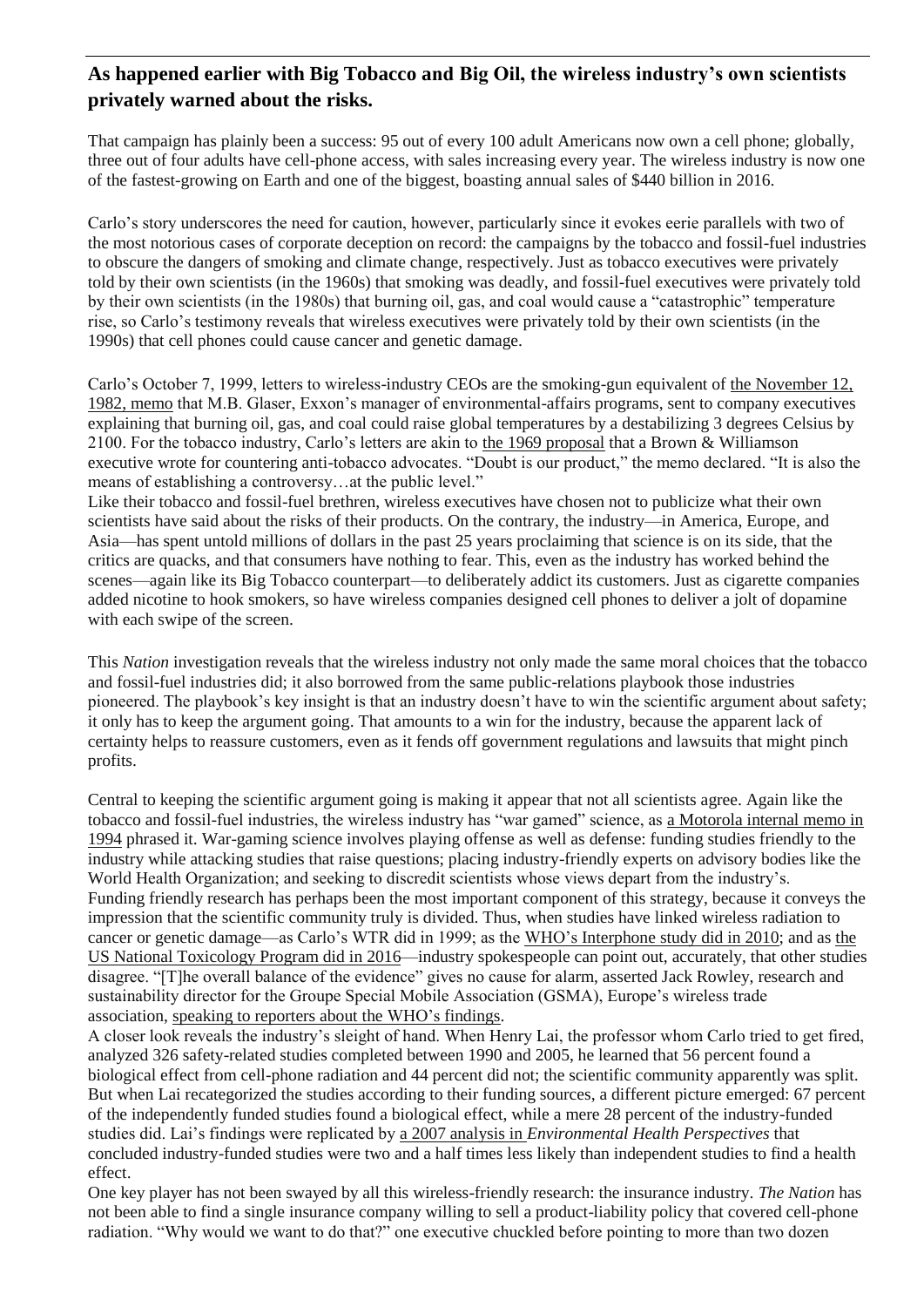lawsuits outstanding against wireless companies, demanding a total of \$1.9 billion in damages. Some judges have affirmed such lawsuits, including a judge in Italy who refused to allow [industry-funded](https://www.theguardian.com/technology/2017/apr/21/italian-court-rules-mobile-phone-use-caused-brain-tumour) research as evidence. Even so, the industry's neutralizing of the safety issue has opened the door to the biggest, most hazardous prize of all: the proposed revolutionary transformation of society dubbed the "Internet of Things." Lauded as a gigantic engine of economic growth, the Internet of Things will not only connect people through their smartphones and computers but will connect those devices to a customer's vehicles and home appliances, even their baby's diapers—all at speeds faster than can currently be achieved.

### **Billions of cell-phone users have been subjected to a public-health experiment without informed consent.**

There is a catch, though: The Internet of Things will require augmenting today's 4G technology with 5G, thus "massively increasing" the general population's exposure to radiation, according to a [petition](https://drive.google.com/file/d/0B14R6QNkmaXuelFrNWRQcThNV0U/view) signed by 236 scientists [worldwide](https://drive.google.com/file/d/0B14R6QNkmaXuelFrNWRQcThNV0U/view) who have published more than 2,000 peer-reviewed studies and represent "a significant portion of the credentialed scientists in the radiation research field," according to Joel Moskowitz, the director of the Center for Family and Community Health at the University of California, Berkeley, who helped circulate the petition. Nevertheless, like cell phones, 5G technology is on the verge of being introduced without pre-market safety testing.

Lack of definitive proof that a technology is harmful does not mean the technology is safe, yet the wireless industry has succeeded in selling this logical fallacy to the world. In truth, the safety of wireless technology has been an unsettled question since the industry's earliest days. The upshot is that, over the past 30 years, billions of people around the world have been subjected to a massive public-health experiment: Use a cell phone today, find out later if it causes cancer or genetic damage. Meanwhile, the wireless industry has obstructed a full and fair understanding of the current science, aided by government agencies that have prioritized commercial interests over human health and news organizations that have failed to inform the public about what the scientific community really thinks. In other words, this public-health experiment has been conducted without the informed consent of its subjects, even as the industry keeps its thumb on the scale.

#### **"T**he absence of absolute proof does not mean the absence of risk," Annie Sasco, the former director of epidemiology for cancer prevention at France's National Institute of Health and Medical Research, told the attendees of the 2012 Childhood Cancer conference. "The younger one starts using cell phones, the higher the risk," Sasco continued, urging a public-education effort to inform parents, politicians, and the press about children's exceptional susceptibility.

For adults and children alike, the process by which wireless radiation may cause cancer remains uncertain, but it is thought to be indirect. Wireless radiation has been shown to damage the [blood-brain](https://ecfsapi.fcc.gov/file/7520941992.pdf) barrier, a vital defense mechanism that shields the brain from carcinogenic chemicals elsewhere in the body (resulting, for example, from secondhand cigarette smoke). Wireless radiation has also been shown to interfere with DNA [replication,](https://arxiv.org/pdf/1409.1431.pdf) a proven progenitor of cancer. In each of these cases, the risks are higher for children: Their skulls, being smaller, absorb more radiation than adults' skulls do, while children's longer life span increases their cumulative exposure.

The wireless industry has sought to downplay concerns about cell phones' safety, and the Federal Communications Commission has followed its example. In 1996, the FCC established cell-phone safety levels based on "specific absorption rate," or SAR. Phones were required to have a SAR of 1.6 watts or less per kilogram of body weight. In 2013, the American Academy of [Pediatrics](https://ecfsapi.fcc.gov/file/7520941318.pdf) advised the FCC that its guidelines "do not account for the unique vulnerability and use patterns specific to pregnant women and children." Nevertheless, the FCC has declined to update its standards.

The FCC has granted the industry's wishes so often that it qualifies as a "captured agency," argued journalist Norm Alster in a [report](http://ethics.harvard.edu/files/center-for-ethics/files/capturedagency_alster.pdf) that Harvard University's Edmond J. Safra Center for Ethics published in 2015. The FCC allows cell-phone manufacturers to self-report SAR levels, and does not independently test industry claims or require manufacturers to display the SAR level on a phone's packaging. "Industry controls the FCC through a soup-to-nuts stranglehold that extends from its well-placed campaign spending in Congress through its control of the FCC's congressional oversight committees to its persistent agency lobbying," Alster wrote. He also quoted the CTIA website praising the FCC for "its light regulatory touch."

The revolving-door syndrome that characterizes so many industries and federal agencies reinforces the close relationship between the wireless industry and the FCC. Just as Tom Wheeler went from running the CTIA (1992– 2004) to chairing the FCC (2013–2017), Meredith Atwell Baker went from FCC commissioner (2009– 2011) to the presidency of the CTIA (2014 through today). To ensure its access on Capitol Hill, the wireless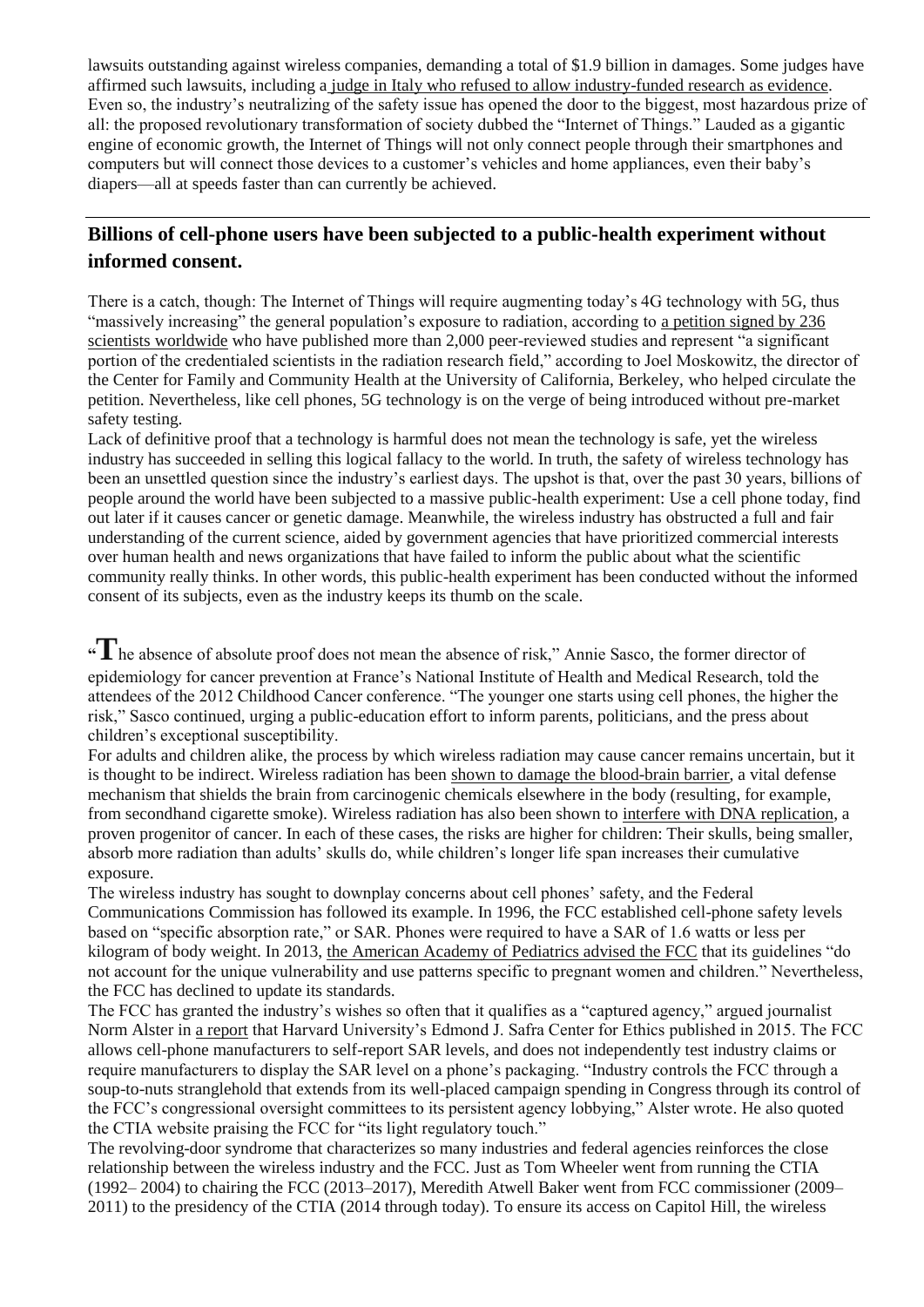industry made \$26 million in campaign contributions in 2016, according to the Center for [Responsive](https://www.opensecrets.org/industries/totals.php?ind=B09) Politics, and spent \$87 million on lobbying in 2017.

**N**eutralizing the safety issue has been an ongoing imperative because the research keeps coming, much of it from outside the United States. But the industry's European and Asian branches have, like their US counterpart, zealously war-gamed the science, spun the news coverage, and thereby warped the public perception of their products' safety.

The WHO began to study the health effects of electric- and magnetic-field radiation (EMF) in 1996 under the direction of Michael Repacholi, an Australian biophysicist. Although Repacholi claimed on disclosure forms that he was "independent" of corporate influence, in fact Motorola had funded his research: While Repacholi was director of the WHO's EMF program, Motorola paid \$50,000 a year to his former employer, the Royal Adelaide Hospital, which then transferred the money to the WHO program. When journalists exposed the payments, Repacholi [denied](http://microwavenews.com/CT.html) that there was anything untoward about them because Motorola had not paid him personally. Eventually, Motorola's payments were bundled with other industry contributions and funneled through the Mobile and Wireless Forum, a trade association that gave the WHO's program \$150,000 annually. In 1999, Repacholi helped engineer a WHO statement that "EMF exposures below the limits recommended in international guidelines do not appear to have any known consequence on health."

Two wireless trade associations contributed \$4.7 million to the [Interphone](http://www.iarc.fr/en/media-centre/pr/2011/pdfs/pr208_E.pdf) study launched by the WHO's International Agency for Cancer Research in 2000. That \$4.7 million represented 20 percent of the \$24 million budget for the Interphone study, which convened 21 scientists from 13 countries to explore possible links between cell phones and two common types of brain tumor: glioma and meningioma. The money was channeled through a "firewall" mechanism intended to prevent corporate influence on the IACR's findings, but whether such firewalls work is debatable. "Industry sponsors know [which scientists] receive funding; sponsored scientists know who provides funding," Dariusz Leszczynski, an adjunct professor of biochemistry at the University of Helsinki, has explained.

#### **The FCC grants the wireless industry's wishes so often that it qualifies as a "captured agency."**

To be sure, the industry could not have been pleased with some of the Interphone study's [conclusions.](https://academic.oup.com/ije/article/39/3/675/631387) The study found that the heaviest cell-phone users were 80 percent more likely to [develop](http://microwavenews.com/Interphone.Appendix2.html) glioma. (The initial finding of 40 percent was increased to 80 to correct for selection bias.) The Interphone study also concluded that individuals who had owned a cell phone for 10 years or longer saw their risk of glioma increase by nearly 120 percent. However, the study did not find any increased risk for individuals who used their cell phones less frequently; nor was there evidence of any connection with meningioma.

When the Interphone conclusions were released in 2010, industry spokespeople blunted their impact by deploying what experts on lying call "creative truth-telling." "Interphone's conclusion of no overall increased risk of brain cancer is consistent with conclusions reached in an already large body of scientific research on this subject," John Walls, the vice president for public affairs at the CTIA, told [reporters.](https://www.businesswire.com/news/home/20100517006038/en/CTIA%E2%80%93The-Wireless-Association-Statement-Interphone-Study) The wiggle word here is "overall": Since some of the Interphone studies did not find increased brain-cancer rates, stipulating "overall" allowed Walls to ignore those that did. The misleading spin confused enough news organizations that their coverage of the Interphone study was essentially reassuring to the industry's customers. *The Wall Street Journal* announced "Cell Phone Study Sends Fuzzy Signal on Cancer Risk," while the BBC's headline declared: "No Proof of Mobile Cancer Risk."

The industry's \$4.7 million contribution to the WHO appears to have had its most telling effect in May 2011, when the WHO convened scientists in Lyon, France, to discuss how to classify the cancer risk posed by cell phones. The industry not only secured "observer" status at Lyon for three of its trade associations; it placed two industry-funded experts on the working group that would debate the classification, as well as additional experts among the "invited specialists" who advised the group.

Niels Kuster, a Swiss engineer, initially filed a conflict-of-interest statement affirming only that his research group had taken money from "various governments, scientific institutions and corporations." But after Kuster coauthored a summary of the WHO's findings in *The Lancet Oncology*, the medical journal [issued](https://retractionwatch.com/2015/06/24/lancet-oncology-updates-coi-for-monograph-on-cancer-risk-of-cell-phones-other-devices/) a [correction](https://retractionwatch.com/2015/06/24/lancet-oncology-updates-coi-for-monograph-on-cancer-risk-of-cell-phones-other-devices/) expanding on Kuster's conflict-of-interest statement, noting payments from the Mobile Manufacturers Forum, Motorola, Ericsson, Nokia, Samsung, Sony, GSMA, and Deutsche Telekom. Nevertheless, Kuster participated in the entire 10 days of deliberations.

The industry also mounted a campaign to discredit Lennart Hardell, a Swedish professor of oncology serving on the working group. [Hardell's](https://www.nature.com/articles/6603070) studies, which found an increase in gliomas and acoustic neuromas in long-term cell-phone users, were some of the strongest evidence that the group was considering.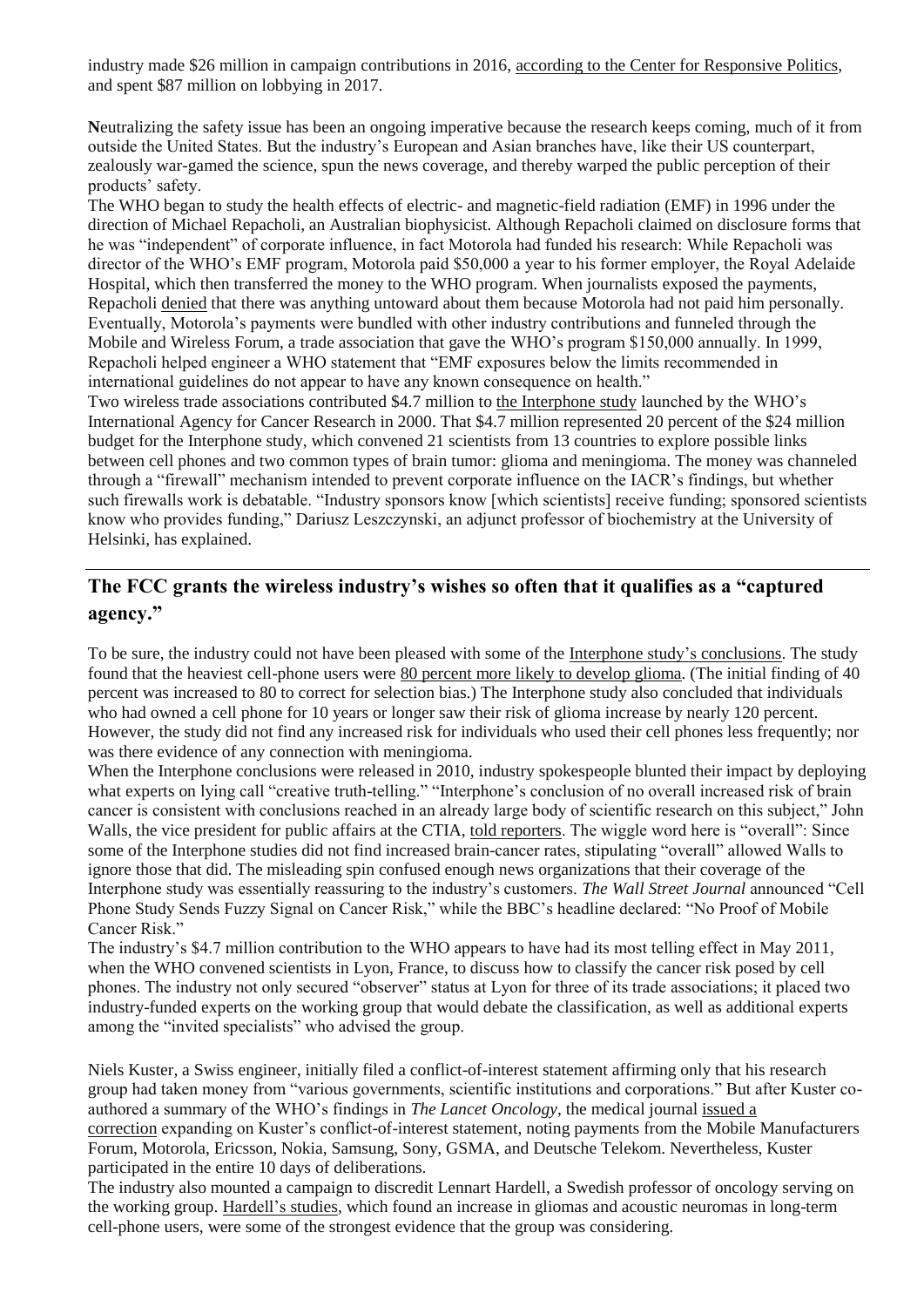Hardell had already attracted the industry's displeasure back in 2002, when he began arguing that children shouldn't use cell phones. Two scientists with industry ties quickly [published](https://pdfs.semanticscholar.org/4122/e9cc3b08a2ebead92692aa20410fe1b15f8f.pdf) a report with the Swedish Radiation Authority dismissing Hardell's research. His detractors were John D. Boice and Joseph K. McLaughlin of the International Epidemiology Institute, a company that provided "Litigation Support" and "Corporate Counseling" to various industries, [according](https://web.archive.org/web/20130403080359/https:/www.cspinet.org/integrity/nonprofits/international_epidemiology_institute.html/) to its website. Indeed, at the very time Boice and McLaughlin were denigrating Hardell's work, the institute was providing expert-witness services to Motorola in a brain-tumor lawsuit against the company.

The wireless industry didn't get the outcome that it wanted at Lyon, but it did limit the damage. A number of the working group's scientists had favored increasing the classification of cell phones to Category 2A, a "probable" carcinogen; but in the end, the [group](http://interphone.iarc.fr/UICC_Report_Final_03102011.pdf) could only agree on an increase to 2B, a "possible" carcinogen. That result enabled the industry to continue proclaiming that there was no scientifically established proof that cell phones are dangerous. Jack Rowley of the GSMA trade association said that "interpretation should be based on the overall balance of the evidence." Once again, the slippery word "overall" downplayed the significance of scientific research that the industry didn't like.

Industry-funded scientists had been pressuring their colleagues for a decade by then, according to Leszczynski, another member of the Lyon working group. Leszczynski was an assistant professor at Harvard Medical School when he first experienced such pressure, in 1999. He had wanted to investigate the effects of radiation levels higher than the SAR levels permitted by government, hypothesizing that this might better conform to real-world practices. But when he proposed the idea at scientific meetings, [Leszczynski](https://betweenrockandhardplace.wordpress.com/2015/02/12/the-gamechanger-revision-of-dosimetry-by-schmid-kuster/) said, it was shouted down by Mays Swicord, Joe Elder, and C.K. Chou—scientists who worked for Motorola. As Leszczynski recalled, "It was a normal occurrence at scientific meetings—and I attended really a lot of them—that whenever [a] scientist reported biological effects at SAR over [government-approved levels], the above-mentioned industry scientists, singularly or as a group, jumped up to the microphone to condemn and to discredit the results." Years later, a [study](https://www.ncbi.nlm.nih.gov/pubmed/25644546) that Leszczynski described as a "game changer" discovered that even phones meeting government standards, which in Europe were a SAR of 2.0 watts per kilogram, could deliver exponentially higher peak radiation levels to certain skin and blood cells. (SAR levels reached a staggering 40 watts per kilogram—20 times higher than officially permitted.) In other words, the official safety levels masked dramatically higher exposures in hot spots, but industry-funded scientists obstructed research on the health impacts.

## **"Everyone knows that if your research results show that radiation has effects, the funding flow dries up", said Dariusz Leszczynski, adjunct professor of biochemistry at the University of Helsinki**

"Everyone knows that if your research results show that radiation has effects, the funding flow dries up," Leszczynski said in an interview in 2011. Sure enough, the Radiation and Nuclear Safety Authority of Finland, where Leszczynski had a long career, discontinued research on the biological effects of cell phones and discharged him a year later.

According to scientists involved in the process, the WHO may decide later this year to reconsider its categorization of the cancer risk posed by cell phones; the WHO itself told *The Nation* that before making any such decision, it will review the final report of the National Toxicology Program, a US government initiative. The results [reported](https://www.biorxiv.org/content/biorxiv/early/2016/05/26/055699.full.pdf) by the NTP in 2016 seem to strengthen the case for increasing the assessment of cell-phone radiation to a "probable" or even a "known" carcinogen. Whereas the WHO's Interphone study compared the cell-phone usage of people who had contracted cancer with that of people who hadn't, the NTP study exposed rats and mice to cell-phone radiation and observed whether the animals got sick.

"There is a carcinogenic effect," announced Ron Melnick, the designer of the study. Male rats exposed to cellphone radiation developed cancer at a substantially higher rate, though the same effect was not seen in female rats. Rats exposed to radiation also had lower birth rates, higher infant mortality, and more heart problems than those in the control group. The cancer effect occurred in only a small percentage of the rats, but that small percentage could translate into a massive amount of human cancers. "Given the extremely large number of people who use wireless communications devices, even a very small increase in the incidence of disease…could have broad implications for public health," the NTP's draft report explained.

But this was not the message that media coverage of the NTP study conveyed, as the industry blanketed reporters with its usual "more research is needed" spin. "Seriously, stop with the [irresponsible](https://www.vox.com/2016/5/27/11797924/cellphones-cancer-bad-reporting) reporting on cell phones and [cancer,](https://www.vox.com/2016/5/27/11797924/cellphones-cancer-bad-reporting)" demanded a *Vox* headline. "Don't [Believe](https://www.washingtonpost.com/news/speaking-of-science/wp/2016/05/27/do-cellphones-cause-cancer-dont-believe-the-hype/) the Hype," urged *The Washington Post*. *Newsweek*, for its part, stated the NTP's findings in a single [paragraph,](http://www.newsweek.com/can-cell-phone-radiation-harm-your-health-new-california-guidelines-raise-751121) then devoted the rest of the article to an argument for why they should be ignored.